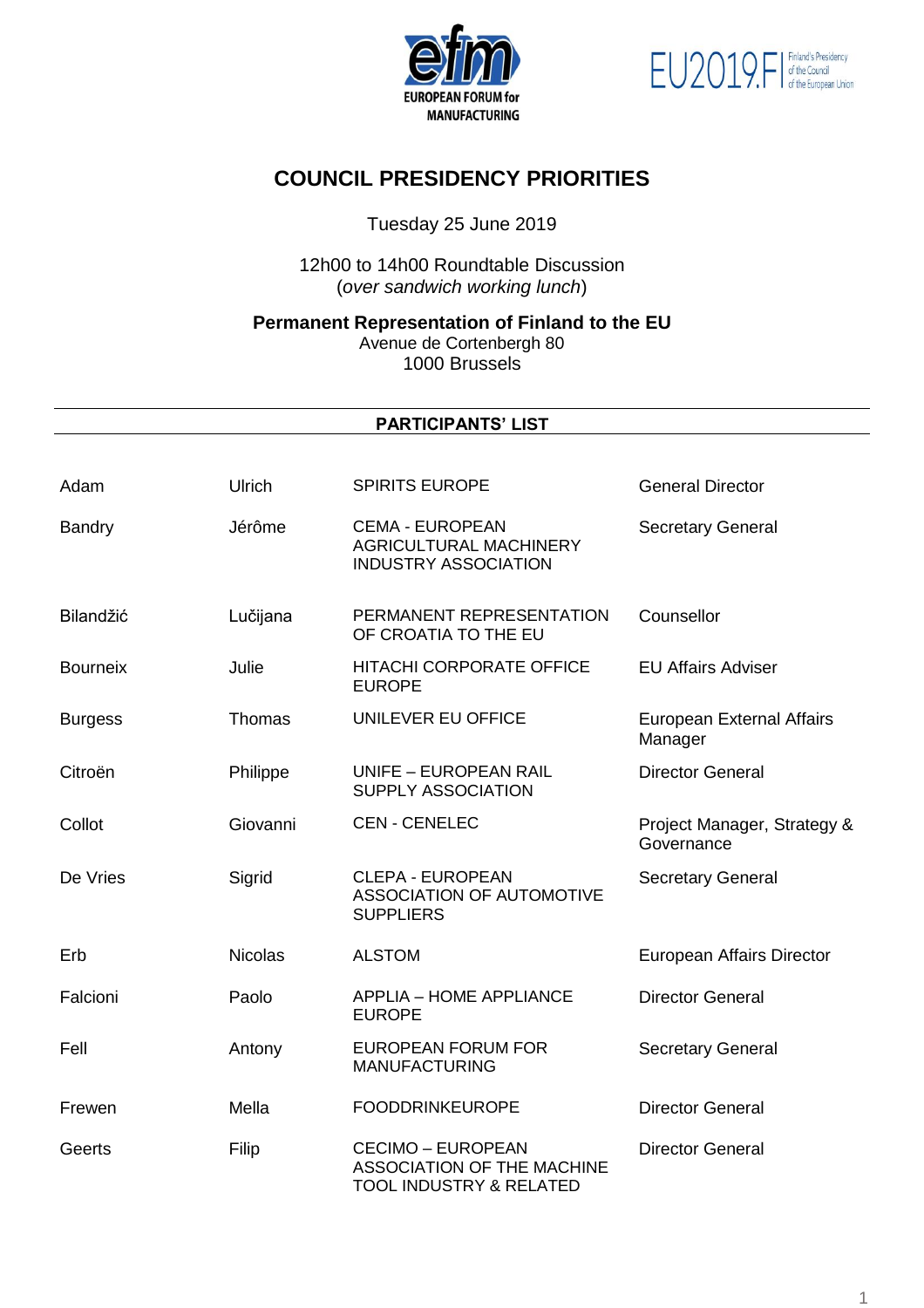



## **COUNCIL PRESIDENCY PRIORITIES**

Tuesday 25 June 2019

12h00 to 14h00 Roundtable Discussion (*over sandwich working lunch*)

**Permanent Representation of Finland to the EU**

Avenue de Cortenbergh 80 1000 Brussels

| <b>PARTICIPANTS' LIST</b> |                 |                                                                                      |                                                         |  |  |  |
|---------------------------|-----------------|--------------------------------------------------------------------------------------|---------------------------------------------------------|--|--|--|
|                           |                 | <b>MANUFACTURING</b><br><b>TECHNOLOGIES</b>                                          |                                                         |  |  |  |
| Hakala                    | Jenni           | PERMANENT REPRESENTATION<br>OF FINLAND TO THE EU                                     | Counsellor Internal Market -<br><b>COMPET Team</b>      |  |  |  |
| Hamill                    | Claudia         | <b>EUROPEAN FORUM FOR</b><br><b>MANUFACTURING</b>                                    | Senior Adviser                                          |  |  |  |
| Hardy                     | Luc             | <b>SMITHS GROUP</b>                                                                  | <b>Policy Officer Government</b><br><b>Relations</b>    |  |  |  |
| Heikka                    | Jenni           | PERMANENT REPRESENTATION<br>OF FINLAND TO THE EU                                     | <b>Counsellor Competitiveness</b><br>& Employment       |  |  |  |
| Irsfeld                   | <b>Brigitte</b> | PERMANENT REPRESENTATION<br>OF THE FEDERAL REPUBLIC OF<br><b>GERMANY TO THE EU</b>   | <b>Counsellor for Economic</b><br>Affairs               |  |  |  |
| Jägerhuber                | Fabian          | <b>STATE OF BADEN-</b><br><b>WÜRTTEMBERG</b><br>REPRESENTATION TO THE EU             | Policy Officer of the Ministry<br>of Economic Affairs   |  |  |  |
| Jarman                    | Hywel           | <b>INTERNATIONAL LEAD</b><br><b>ASSOCIATION</b>                                      | <b>Director of Communications</b>                       |  |  |  |
| Jungk                     | Gunnar          | <b>THYSSENKRUPP STEEL GROUP</b><br>AG                                                | <b>Head of Representative</b><br><b>Office Brussels</b> |  |  |  |
| Kerelska                  | Viktoriya       | <b>WINDEUROPE</b>                                                                    | Head of Advocacy &<br>Messaging                         |  |  |  |
| Kunze                     | Holger          | <b>VDMA - GERMAN MECHANICAL</b><br><b>ENGINEERING INDUSTRY</b><br><b>ASSOCIATION</b> | <b>Director</b>                                         |  |  |  |
| Lange                     | <b>Mark</b>     | <b>MICROSOFT</b>                                                                     | Senior Director EU<br><b>Government Affairs</b>         |  |  |  |
| McCready                  | Rachael         | <b>IBERDROLA</b>                                                                     | Legal and Regulatory Affairs<br>Adviser                 |  |  |  |